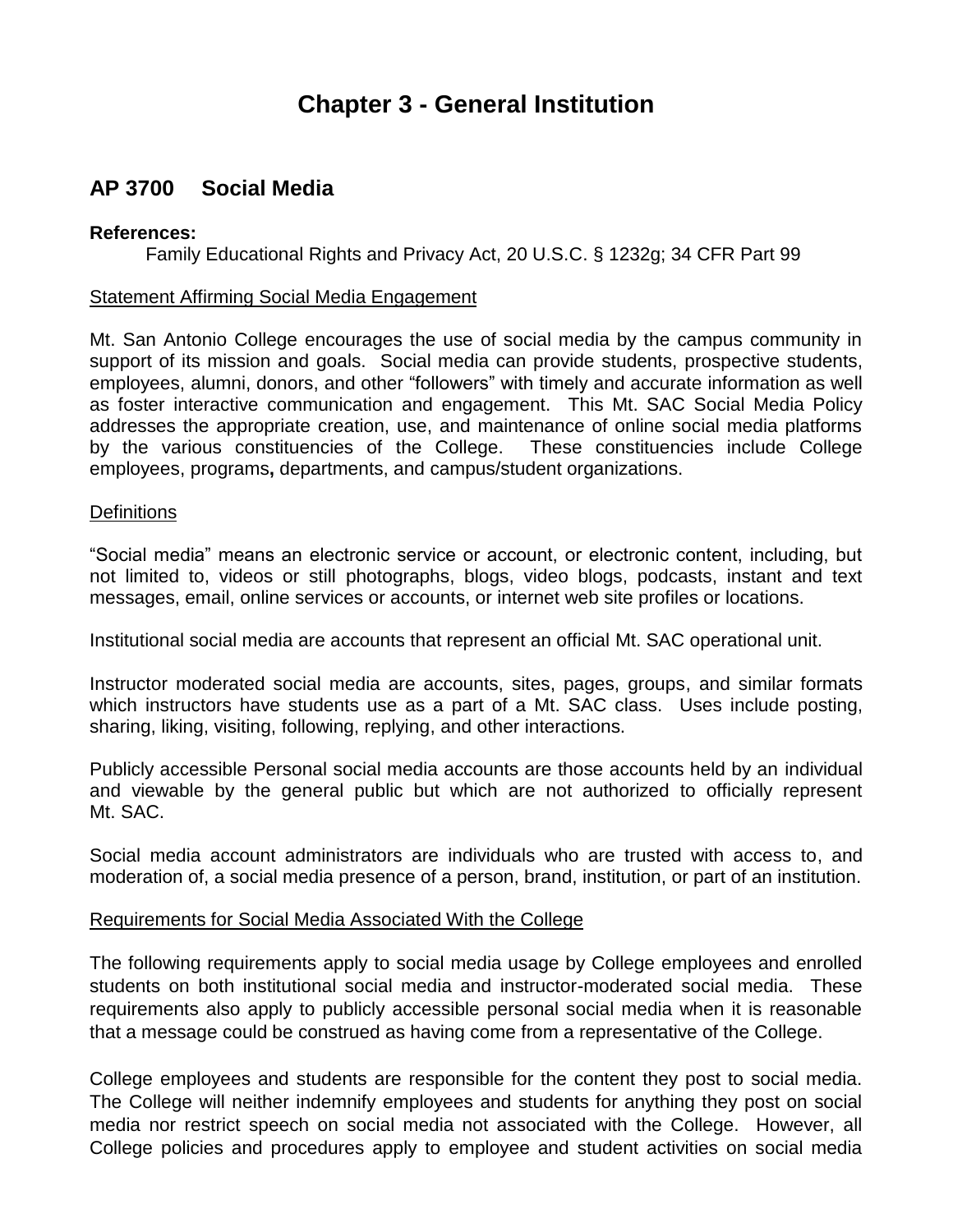associated with the College, including standards of behavior and conduct. Violations of College policy or procedure taking place on social media associated with the College are generally subject to the same penalties as if the violation had occurred on campus.

 Confidential and proprietary information about Mt. SAC, students, prospective students, employees, donors, alumni, and volunteers shall not be posted on social media. When applicable, campus employees must follow federal and state laws (including, but not limited to, Family Educational Rights and Privacy Act [FERPA] and Health Insurance Portability and Accountability Act [HIPAA], as well as Mt. SAC policies and procedures and California Community College Athletic Association [CCCAA] regulations).

 Student participation in instructor-moderated social media, publicly accessible personal social media, and institutional social media shall not require disclosure of personal information protected by the Family Educational Rights and Privacy Act.

 The Mt. SAC name, logo, and secondary logos may not be used on personal social media sites for advertising, promotions, or endorsements without written consent from the Department of Marketing and Communication.

## Requirements of Institutional Social Media

 Campus units that have a social media site or would like to create a social media site shall contact the Marketing and Communications Department at (909) 274-4121. Marketing and Communications can work with the unit to coordinate communication, provide consultation, and add the social media account(s) to a list of recognized institutional Mt. SAC social media accounts.

 Institutional social media accounts shall have a plan that addresses the site's goals, target audiences, strategy for developing content, and strategy for responding to public posts and moderating conversations. The institutional unit and its social media administrators are responsible for the site's content and ensuring the site is in line with campus policies and procedures. See appendices A, B, and C for a list of applicable guidelines for usage, policies, and procedures.

 Institutional social media shall have a full-time employee assigned responsibility for coordinating content and serving as an account administrator. In addition, a backup account administrator at Mt. SAC shall have access to the account for business continuity purposes.

Approved: September 28, 2016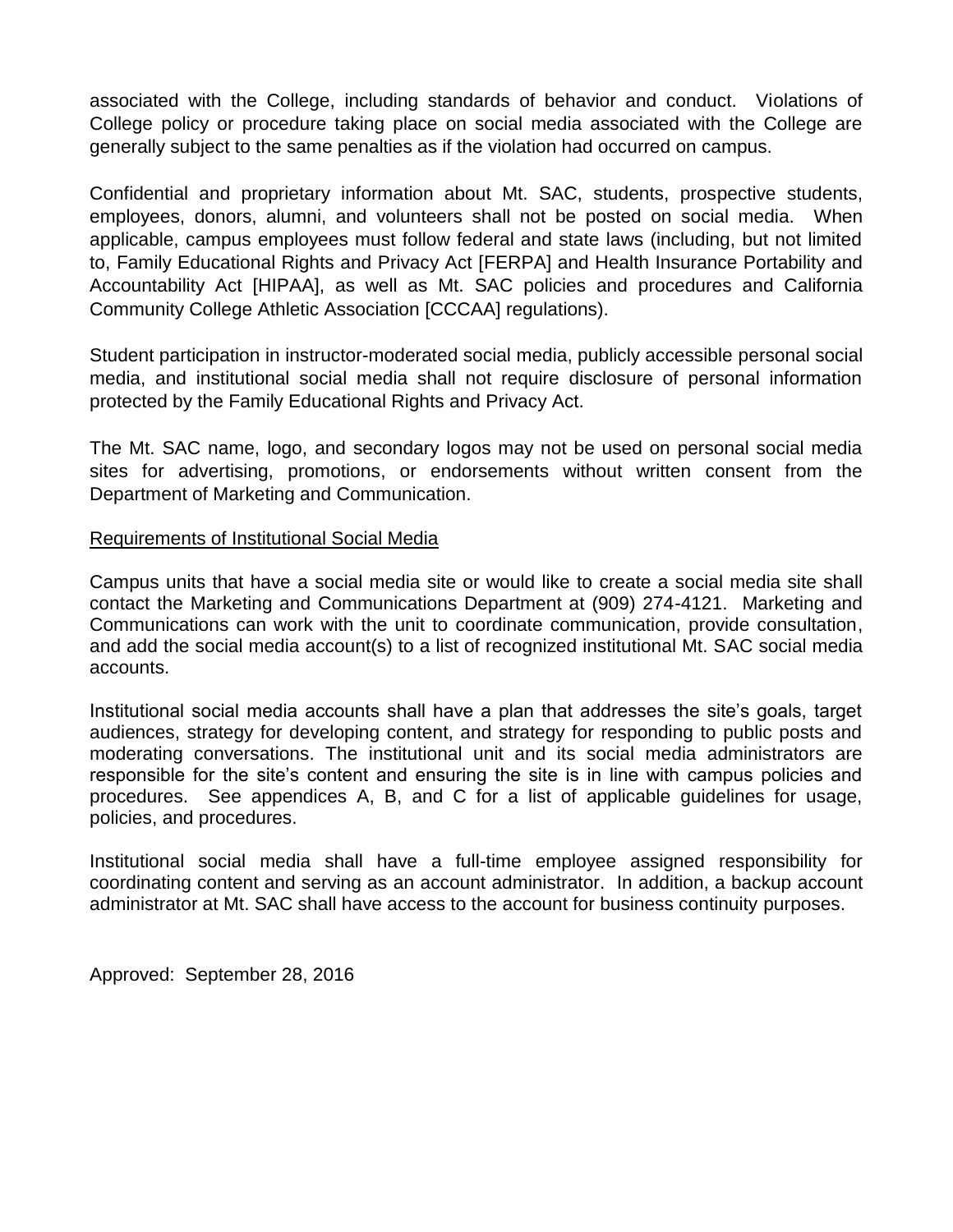## APPENDIX (A) Social Media

## Guidelines: Best practices for Institutional Social Media Sites

- Have a Plan. Carefully consider the site's goals, target audiences, strategy for developing content, and strategy for responding to public posts and moderating conversations. Determine when posts should be deleted and users banned. Determine how customer service questions will be answered. Marketing and Communication can provide consultation.
- Respect the Rules. Social media accounts should adhere to the proprietary "code of conduct" and "terms of use" specified by the host media and align with Mt. SAC's Social Media Policy.
- Present Relevant Content. Editorial content and messaging should relate to Mt. SAC's mission, business, programs, and services. The content should be accurate, timely, and consistent with content posted on the College website. The content should be professional and appropriate for an institutional voice.
- Support Open Discussion. The expression of differing viewpoints in the context of a social media discussion is wholly appropriate. Great thought should be taken before deleting comments or censoring posts.
- Be Accurate. appropriate for the College or the unit. Double check that facts, spelling, and grammar are Think twice before posting to ensure the content is accurate and correct.
- Be Respectful. Write posts and responses that are appropriate for, and respectful of, the diverse range of people the campus serves.
- Provide Variety. Offer a variety of content, such as informative posts, relevant photographs, links to interesting articles, and details on upcoming events.
- Be Social. Engage with the audience by encouraging participation, asking and answering questions, and responding to participants. Link to the official Mt. SAC account, if such an account exists on that social media site. Consider following other campus unit accounts as well as relevant third party, non-profit and sister organizations. Engage in broader discussions related to your unit or the College.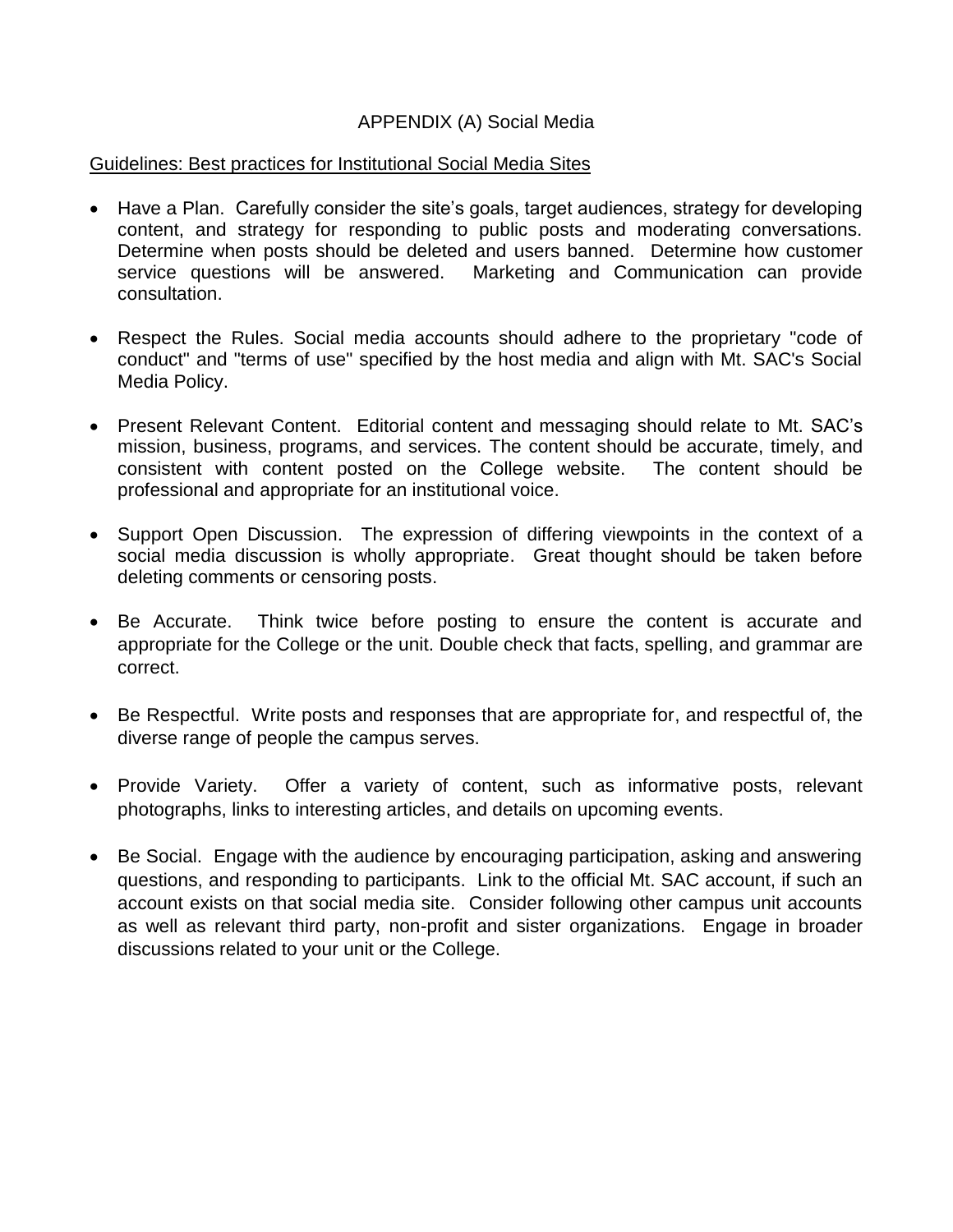# APPENDIX (B) Social Media

# Guidelines: What Not To Do With Institutional Social Media Accounts

- Do not disclose confidential or proprietary information.
- Do not release private student information.
- Do not use threatening, harassing or abusive language.
- Do not share copyrighted images, logos, and publications without gaining license or permission.
- Do not confuse personal social media accounts with institutional social media accounts.
- Do not disparage competitors.
- Do not falsely pose as another person or entity.
- Do not make fun of or alienate the diverse range of people the campus serves.